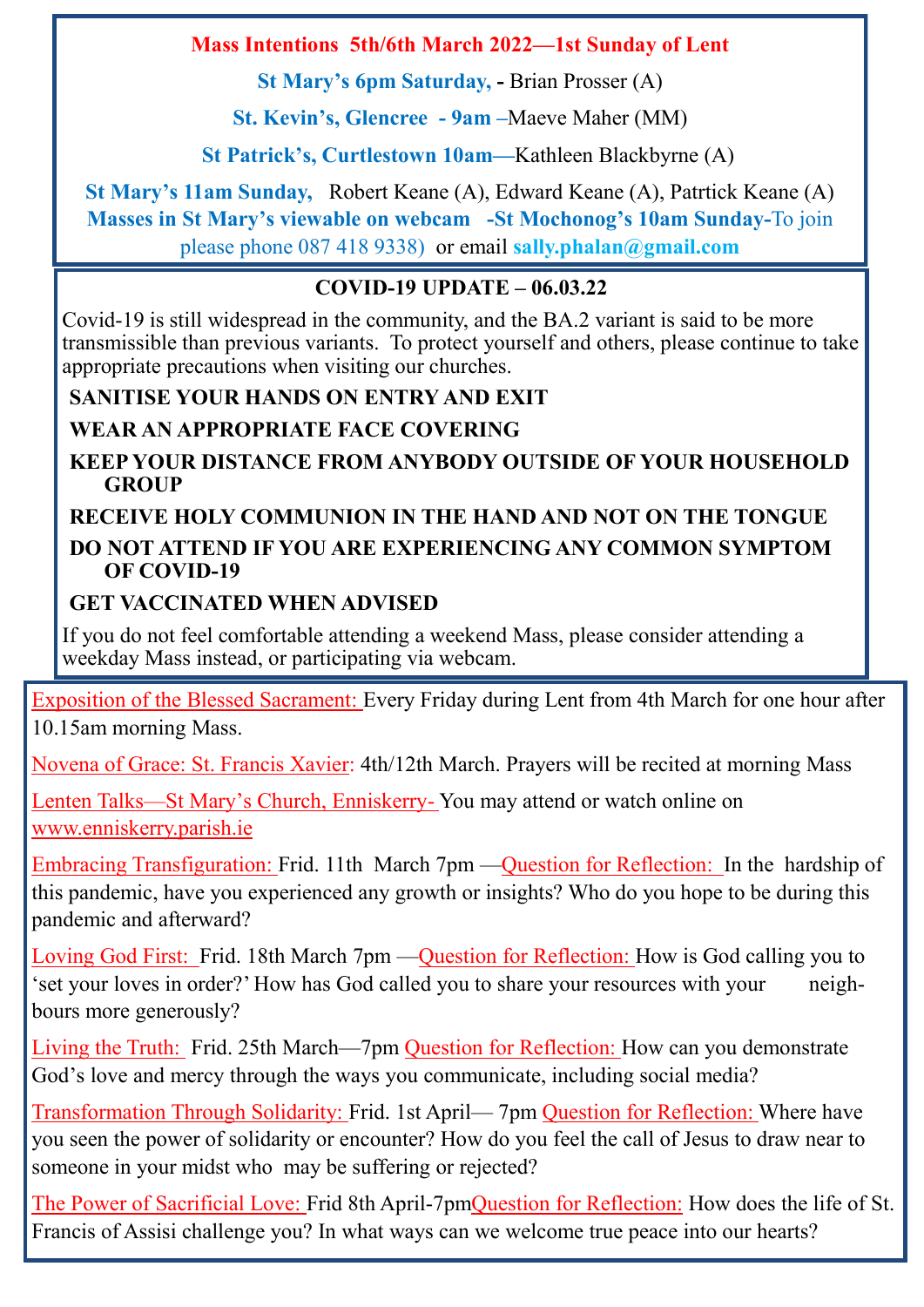# **ENNISKERRY PARISH FUNDRAISER LOTTO**

Jackpot increases weekly up to  $\epsilon$ 5,000 First Draw 3rd March 2022 , Join Now Scan the QR code on our website or go to:

https://www.ourfundraiser.ie/org/ enniskerryparish

No Jackpot winner, Lucky dip winner is Patricia Chadwick  $(625)$ thank you all for your support





## *St. Mochonog's St Patrick's Day Mass*

To celebrate our national patron Saint a special Mass will be celebrated in St. Mochonog's church this St. Patrick's Day, Thursday  $17<sup>th</sup>$  March.

This year our celebration will be very special as we see the return of our local Kilmacanogue Cubs Scouts , who along with their families will partake in the service.

After Mass the church bells of St. Mochonog's will ring as a reminder of the faith that has sustained the people of this island throughout the centuries. May this Mass and the ringing of the bells inspire us at this difficult time for our world.

### **Bereavement Team**

I would like to establish a Parish Bereavement team for St Mary's, Enniskerry, St Patrick's Curtlestown, St. Mochonog's Kilmacanogue and St. Kevin's, Glencree.

Interested candidates should please let me know. Those on the other parish ministries like lay readers, baptism team or Eucharistic ministers who are interested can as well join the parish bereavement team . Please phone the Parish Office on 01 2760030 if you wish to join the group.

### **Sacramental Preparation Update!**

With the lifting of all restrictions we are delighted that we can finally have some in person contact for families that have registered for First Communion and Confirmation. An email will be sent in advance so keep an eye on your inbox please. Resources for Lent will also be mailed weekly to help you love *life and live lent.*

 $\mathfrak{t}$ o